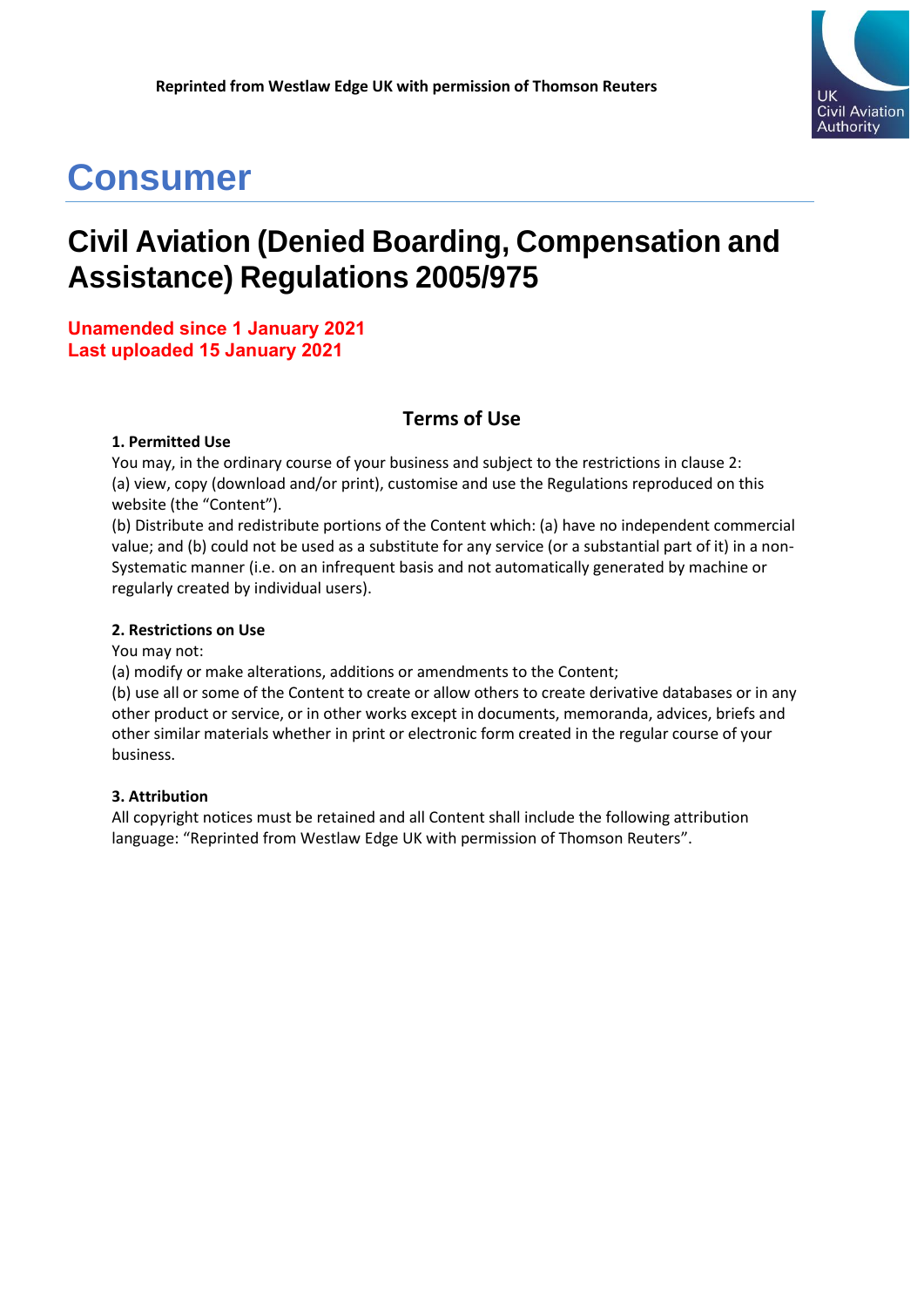# **2005 No. 975**

# **CIVIL AVIATION**

# <span id="page-1-1"></span><span id="page-1-0"></span>**The Civil Aviation (Denied Boarding, Compensation and Assistance) Regulations 2005**

Thomson Reuters (Legal) Limited.

UK Statutory Instruments Crown Copyright. Reproduced by permission of the Controller of Her Majesty's Stationery Office.

| Made                   | 29th March 2005 |  |
|------------------------|-----------------|--|
| Laid before Parliament | 1st April 2005  |  |
| Coming into force      | 23rd April 2005 |  |

The Secretary of State for Transport, being a Minister designated for the purposes of section 2(2) of the European Communities Act 1972 in relation to measures relating to air transport**<sup>1</sup>** , in exercise of the powers conferred by that section hereby makes the following Regulations:

#### **Notes**

**1** S.I. 1993/2661.

#### <span id="page-1-2"></span>**Extent**

Preamble: United Kingdom

#### Law In Force

#### **1. Citation and commencement**

These Regulations may be cited as the Civil Aviation (Denied Boarding, Compensation and Assistance) Regulations 2005 and shall come into force on 23rd April 2005.

#### **Commencement**

<span id="page-1-3"></span>reg. 1: April 23, 2005

#### **Extent**

reg. 1: United Kingdom

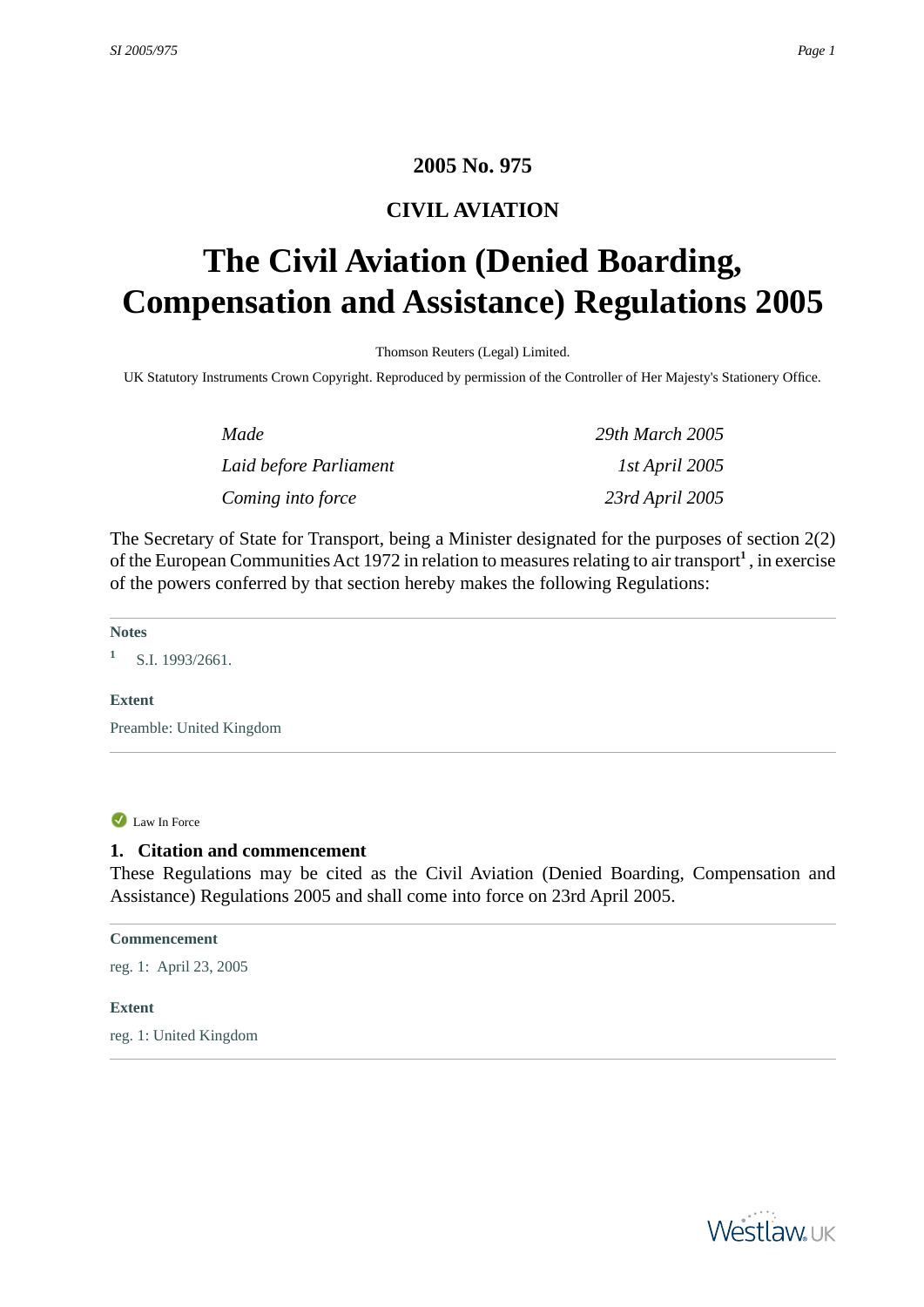# **2. Interpretation**

In these Regulations–

a reference to an Article is a reference to that Article in Council Regulation (EC) No. 261/2004 of 11th February 2004 establishing common rules on compensation and assistance to passengers in the event of denied boarding and of cancellation or long delay of flights**<sup>1</sup>** ; and

"operating air carrier" means an air transport undertaking with a valid operating licence that performs or intends to perform a flight under a contract with a passenger or on behalf of another person, legal or natural, having a contract with the passenger.

#### **Notes**

**<sup>1</sup>** OJ No. L46 of 17th February 2004, p.1. By virtue of Article 18 of the Council Regulation, Council Regulation (EEC) No. 295/91 of 4th February 1991 establishing common rules for a denied boarding compensation system in scheduled air transport, is repealed OJ L36, 8.2.1991, p.5.

#### **Commencement**

reg. 2 definition of "operating air carrier": April 23, 2005

#### <span id="page-2-0"></span>**Extent**

reg. 2 definition of "operating air carrier": United Kingdom

#### Law In Force

# **3.— Offences**

**[** (1) An operating air carrier is guilty of an offence if, in the United Kingdom or elsewhere, it fails to comply with an obligation imposed on it by Article 4, 5, 6, 10, 11 or 14 **[** . **] 2**

 $(a)-(b)$ **[...]**<sup>2</sup>

# **] 1**

(2) A person guilty of an offence under this regulation shall be liable on summary conviction, to a fine not exceeding level 5 on the standard scale.

#### **Notes**

- **1** Substituted by Air Passenger Rights and Air Travel Organisers' Licensing (Amendment) (EU Exit) Regulations 2019/278 Pt 3 reg.5(2) (March 9, 2019)
- **<sup>2</sup>** Words revoked by Air Passenger Rights and Air Travel Organisers' Licensing (Amendment) (EU Exit) Regulations 2019/278 Pt 3 reg.5(3) (December 31, 2020: shall come into force on exit day as specified in 2018 c.16 s.20(1))

#### **Commencement**

<span id="page-2-1"></span>reg. 3(1)-(2): April 23, 2005

#### **Extent**

reg. 3(1)-(2): United Kingdom

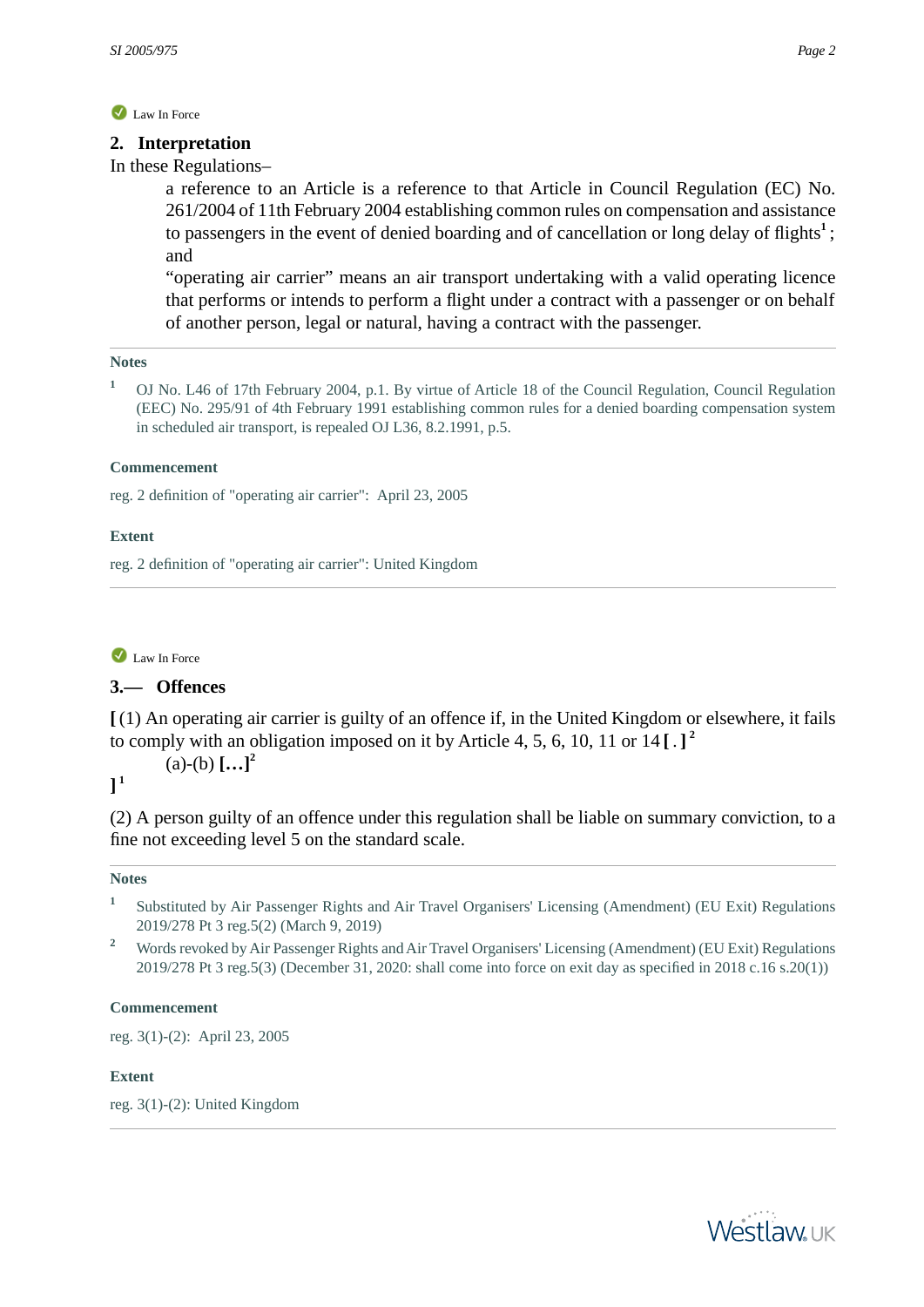# Law In Force

# **4.— Due diligence defence**

(1) Subject to the following provisions of this regulation, in proceedings against any operating air carrier for an offence under regulation 3 of these Regulations, it shall be a defence for that operating air carrier to show that it took all reasonable steps and exercised all due diligence to avoid committing the offence.

(2) An operating air carrier shall not be entitled to rely on the defence provided by paragraph (1) by reason of its reliance on information supplied by another, unless it shows that it was reasonable in all the circumstances for it to have relied on the information, having regard in particular–

- (a) to the steps which it took, and those that might reasonably have been taken, for the purpose of verifying the information; and
- (b) to whether it had any reason to disbelieve the information.

#### **Commencement**

reg. 4(1)-(2)(b): April 23, 2005

#### <span id="page-3-0"></span>**Extent**

reg. 4(1)-(2)(b): United Kingdom

Law In Force

### **5.— Enforcement**

(1) The Civil Aviation Authority shall be the designated body for the purposes of Article 16(1).

**[** (2) The Civil Aviation Authority and, subject to paragraph (4), the bodies listed in paragraph (3) shall be designated bodies for the purposes of Article 16(2).

(3) The bodies referred to in paragraph (2) are—

- (a) CEDR Services Limited (company registration number 03271988);
- (b) Consumer Dispute Resolution Limited (company registration number 09189773).

(4) The designation by paragraph (2) of a body listed in paragraph (3) only applies in so far as any contract entered into by that body with an operating air carrier provides for that body to deal with complaints made in accordance with Article 16(2) in relation to that carrier. **] 1**

#### **Notes**

#### **Commencement**

reg. 5(1)-(2): April 23, 2005

#### **Extent**

reg. 5(1)-(4): United Kingdom



**<sup>1</sup>** Reg.5(2)-(4) substituted for reg.5(2) by Civil Aviation (Denied Boarding, Compensation and Assistance and Access to Air Travel for Disabled Persons and Persons with Reduced Mobility) (Amendment) Regulations 2016/729 reg.2(2) (August 4, 2016)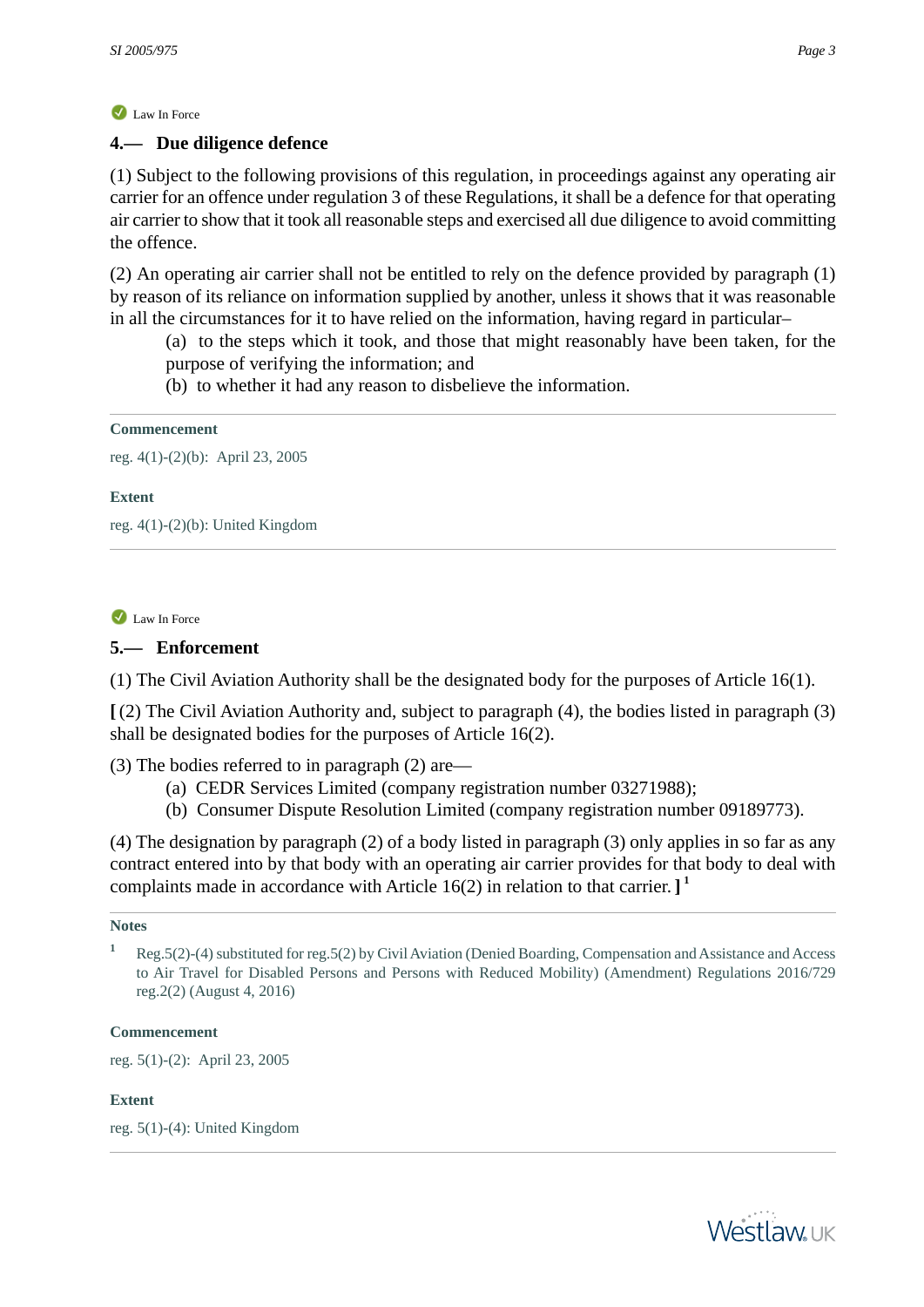<span id="page-4-0"></span>Law In Force

# **[ 6.— Review**

(1) The Secretary of State must from time to time—

- (a) carry out a review of these Regulations,
- (b) set out the conclusions of the review in a report, and
- (c) publish the report.

(2) In carrying out the review the Secretary of State must, so far as is reasonable, have regard to how the rights and entitlements set out in Council Regulation (EC) No 261/2004**<sup>2</sup>** are enforced in other member States.

(3) The report must in particular—

- (a) set out the objectives intended to be achieved by these Regulations,
- (b) assess the extent to which those objectives are achieved, and

(c) assess whether those objectives remain appropriate and if so, the extent to which they could be achieved in another way which involves less regulation.

(4) The first report under this regulation must be published before the end of the period of five years beginning with the day on which this regulation comes into force.

(5) Reports under this regulation are afterwards to be published at intervals not exceeding five years.

**] 1**

### **Notes**

- **<sup>1</sup>** Added by Civil Aviation (Denied Boarding, Compensation and Assistance and Access to Air Travel for Disabled Persons and Persons with Reduced Mobility) (Amendment) Regulations 2016/729 reg.2(3) (August 4, 2016)
- **<sup>2</sup>** OJ No L 46, 17.2.04, p.1.

#### <span id="page-4-1"></span>**Extent**

reg. 6(1)-(5): United Kingdom

Law In Force

<span id="page-4-2"></span>*Signed by the authority of the Secretary of State*

*Charlotte Atkins* Parliamentary Under Secretary of State Department for Transport

29th March 2005

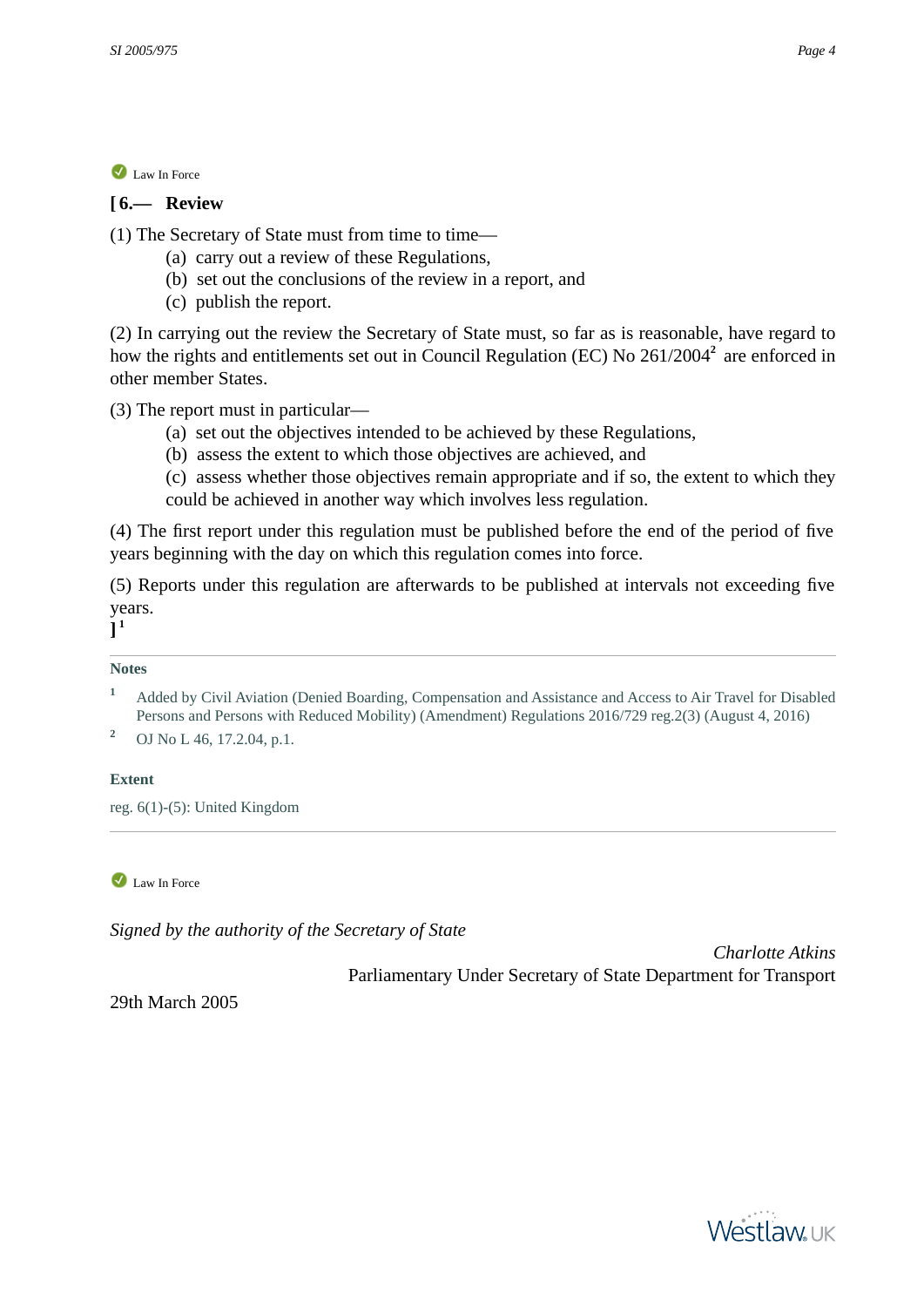### **EXPLANATORY NOTE**

#### *(This note is not part of the Regulations)*

<span id="page-5-0"></span>These Regulations make provision for the creation of offences for the purposes of enforcing the rights and entitlements set out in Council Regulation (EC) No. 261/2004 which establishes common rules on compensation and assistance to passengers in the event that they are denied boarding onto their flight or that the flight has been cancelled or subjected to lengthy delays.

Regulation 3 provides that anyone failing to offer compensation and or provide assistance in the circumstances provided for by the Council Regulation shall be liable on summary conviction to a fine not exceeding level 5 on the standard scale.

It will be a defence for an operating air carrier to demonstrate that it took all reasonable steps and was as careful as possible to ensure compliance with the Council Regulation (regulation 4).

The Regulations also designate the Civil Aviation Authority as the body responsible for the enforcement of the Council Regulation and the Air Transport Users Council as the body to receive complaints regarding any alleged breaches of the Council Regulation (regulation 5).

A full regulatory impact assessment of the effect that this instrument will have on the costs of business has been produced and a copy placed in the library of both Houses of Parliament. Copies may be obtained from the Department for Transport, 76 Marsham Street, London SW1P 4DR. Alternatively copies can be obtained from the Department for Transport's website which is at www.dft.gov.uk.

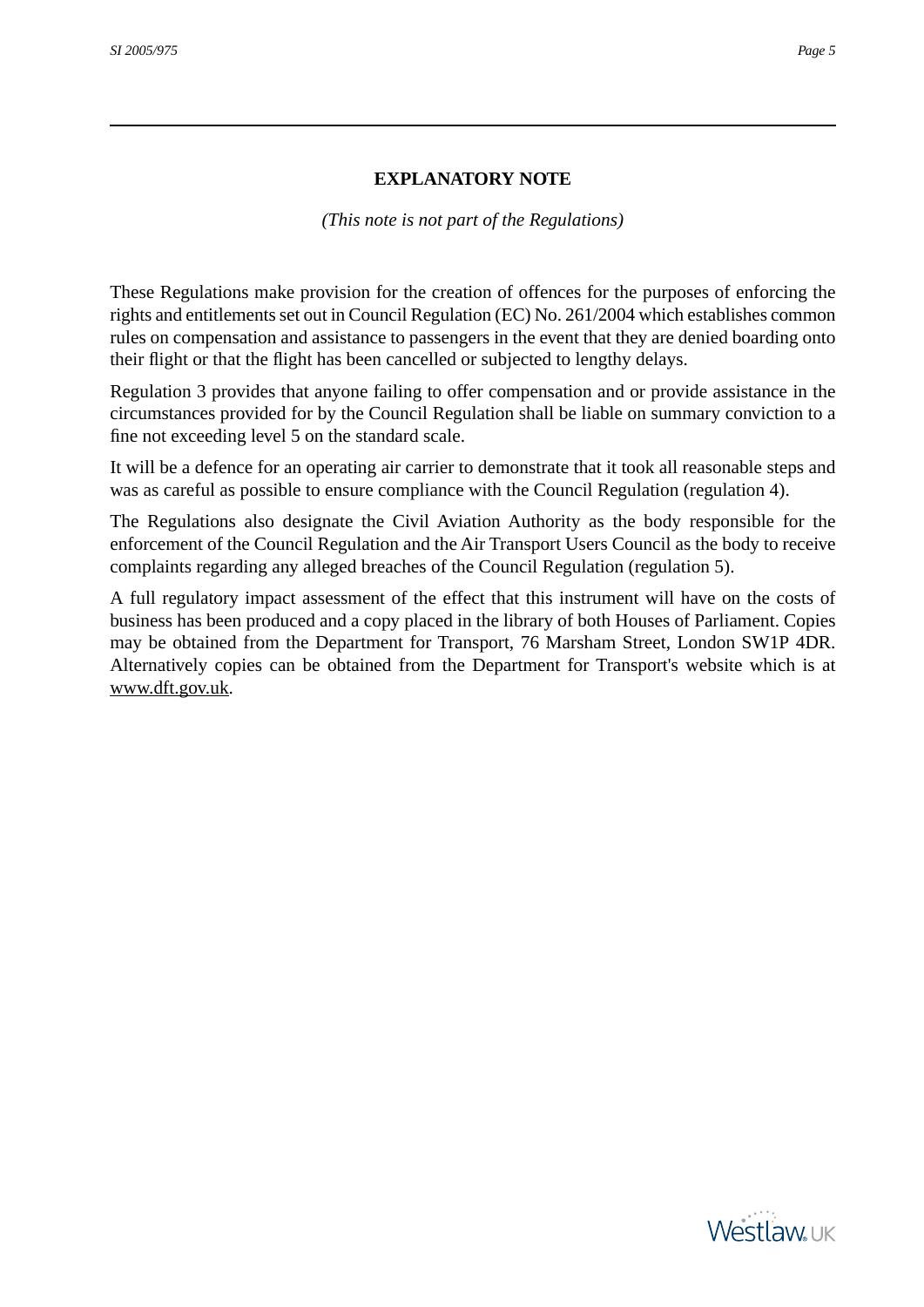# **Modifications**

<span id="page-6-0"></span>

| <b>Provision</b>      | <b>Modification</b> | <b>Notes</b>                                                       | <b>Further Information</b> |
|-----------------------|---------------------|--------------------------------------------------------------------|----------------------------|
| <b>Whole Document</b> |                     | European Union (Withdrawal) Act Despite the repeal of 1972 c.68 by |                            |
|                       | 2018 c. 16, s. 2    | 2018 c.16 s.1, EU-derived                                          |                            |
|                       |                     | domestic legislation, as it has                                    |                            |
|                       |                     | effect in domestic law immediately                                 |                            |
|                       |                     | before exit day, continues to have                                 |                            |
|                       |                     | effect in domestic law during the                                  |                            |
|                       |                     | implementation period under 2018                                   |                            |
|                       |                     | $ c.16 s.1B$ and on and after IP                                   |                            |
|                       |                     | completion day under 2018 c.16                                     |                            |
|                       |                     | s.2                                                                |                            |